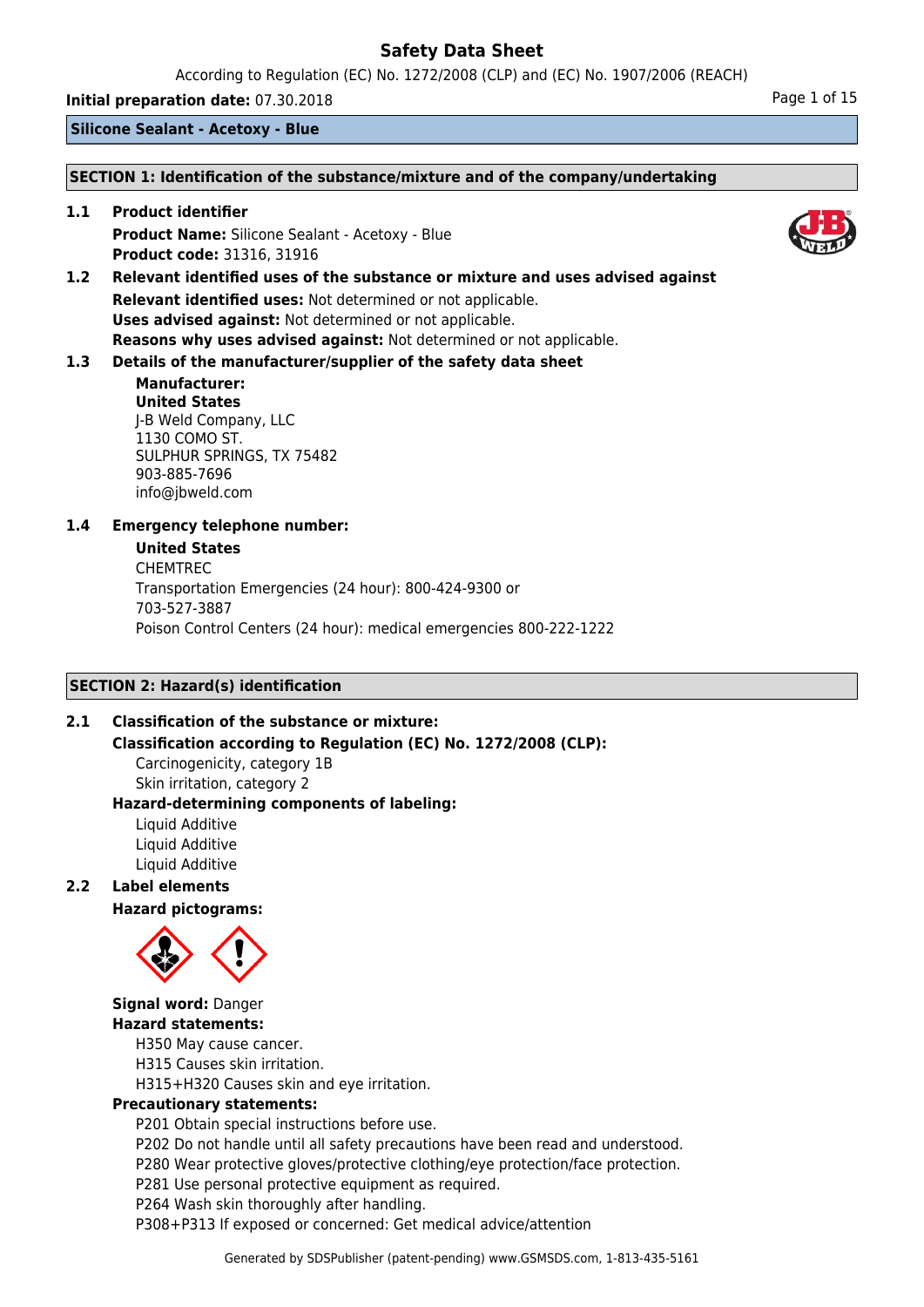According to Regulation (EC) No. 1272/2008 (CLP) and (EC) No. 1907/2006 (REACH)

### **Initial preparation date:** 07.30.2018 **Page 2 of 15**

### **Silicone Sealant - Acetoxy - Blue**

P321 Specific treatment (see supplemental first aid instructions on this label).

P362 Take off contaminated clothing and wash before reuse

P302+P352 IF ON SKIN: Wash with plenty of soap and water.

P332+P313 If skin irritation occurs: Get medical advice/attention

P362+P364 Take off contaminated clothing and wash it before reuse.

P405 Store locked up.

P501 Dispose of contents/container in accordance with local regulation.

## **2.3 Other hazards:** None known

### **SECTION 3: Composition/information on ingredients**

**3.1 Substance:** Not applicable.

### **3.2 Mixture:**

| <b>Identification</b>                                | <b>Name</b>       | <b>Classification according to</b><br><b>Regulation (EC) No. 1272/2008</b><br>(CLP) | Weight % |
|------------------------------------------------------|-------------------|-------------------------------------------------------------------------------------|----------|
| CAS number:<br>13463-67-7<br>EC number:<br>236-675-5 | Powder            | Not classified                                                                      | < 5      |
| CAS number:<br>7631-86-9<br>EC number:<br>231-545-4  | Powder Additive   | Not classified                                                                      | < 5      |
| CAS number:<br>1317-65-3<br>EC number:<br>215-279-6  | Powder            | Not classified                                                                      | $35$     |
| CAS number:<br>70131-67-8                            | Resin             | Not classified                                                                      | $90$     |
| CAS number:<br>63148-62-9<br>EC number:<br>613-156-5 | Liquid Additive   | Not classified                                                                      | <10      |
| CAS number:<br>64742-46-7<br>EC number:<br>265-148-2 | Liquid Additive   | Carc. 1B; H350                                                                      | < 10     |
| CAS number:<br>4253-34-3<br>EC number:<br>224-221-9  | Liquid Additive   | Not classified                                                                      | $2$      |
| CAS number:<br>17689-77-9<br>EC number:<br>241-677-4 | Liquid Additive   | Not classified                                                                      | $2$      |
| CAS number:<br>1332-37-2<br>EC number:<br>215-570-8  | Pigment or Powder | Not classified                                                                      | < 5      |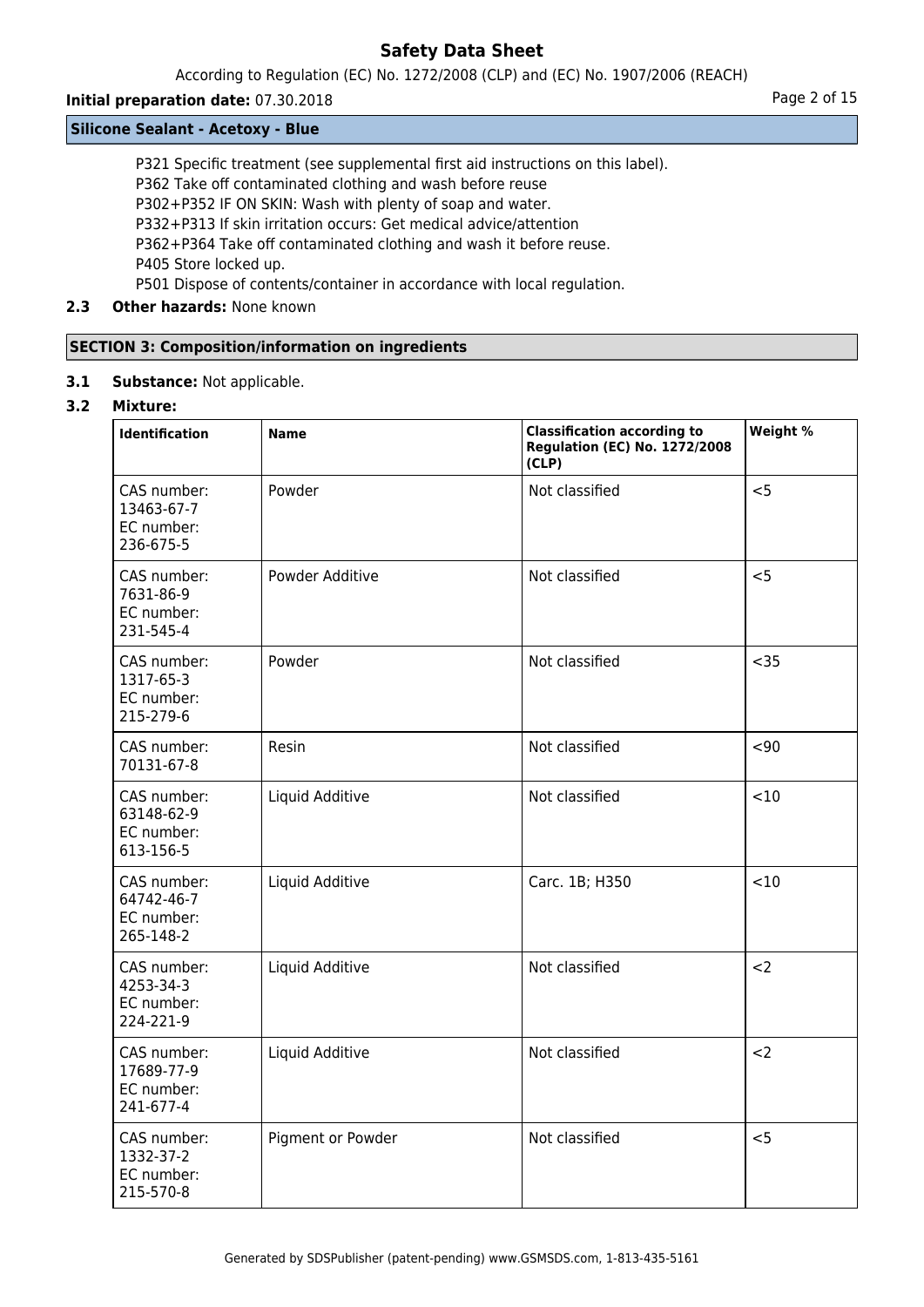According to Regulation (EC) No. 1272/2008 (CLP) and (EC) No. 1907/2006 (REACH)

### **Initial preparation date:** 07.30.2018 **Page 3 of 15** and the page 3 of 15

| <b>Silicone Sealant - Acetoxy - Blue</b>           |                   |                |    |
|----------------------------------------------------|-------------------|----------------|----|
| CAS number:<br>147-14-8<br>EC number:<br>205-685-1 | Pigment or Powder | Not classified | <5 |

#### **Additional information:**

Although this product contains Titanium Dioxide, the Titanium Dioxide is bound and the particles are not of respirable size.

Carbon black is classified as a carcinogen only in its respirable form. Since the carbon black in this product is not respirable, the product itself is not classified as a carcinogen in the form presented.

### **Full Text of H and EUH statements:** See section 16

**SECTION 4: First aid measures**

### **4.1 Description of first aid measures**

### **General notes:**

Not determined or not available.

#### **Following inhalation:**

Loosen clothing as necessary and position individual in a comfortable position Maintain an unobstructed airway

Get medical advice/attention if you feel unwell

### **Following skin contact:**

Rinse affected area with soap and water

If symptoms develop or persist, seek medical attention

Take off all contaminated clothing

Gently blot or brush away excess product

Wash with plenty of lukewarm, gently flowing water

Get medical advice if skin irritation occurs or you feel unwell

#### **Following eye contact:**

Rinse/flush exposed eye(s) gently using water for 15-20 minutes If symptoms develop or persist, seek medical attention

### **Following ingestion:**

Rinse mouth thoroughly

Seek medical attention if irritation, discomfort, or vomiting persists

### **4.2 Most important symptoms and effects, both acute and delayed**

#### **Acute symptoms and effects:**

Not determined or not available.

#### **Delayed symptoms and effects:**

Not determined or not available.

# **4.3 Indication of any immediate medical attention and special treatment needed**

### **Specific treatment:**

Not determined or not available.

#### **Notes for the doctor:**

Not determined or not available

#### **SECTION 5: Firefighting measures**

### **5.1 Extinguishing media**

#### **Suitable extinguishing media:**

Use appropriate fire suppression agents for adjacent combustible materials or sources of ignition.

#### **Unsuitable extinguishing media:**

Not determined or not applicable.

#### **5.2 Special hazards arising from the substance or mixture:**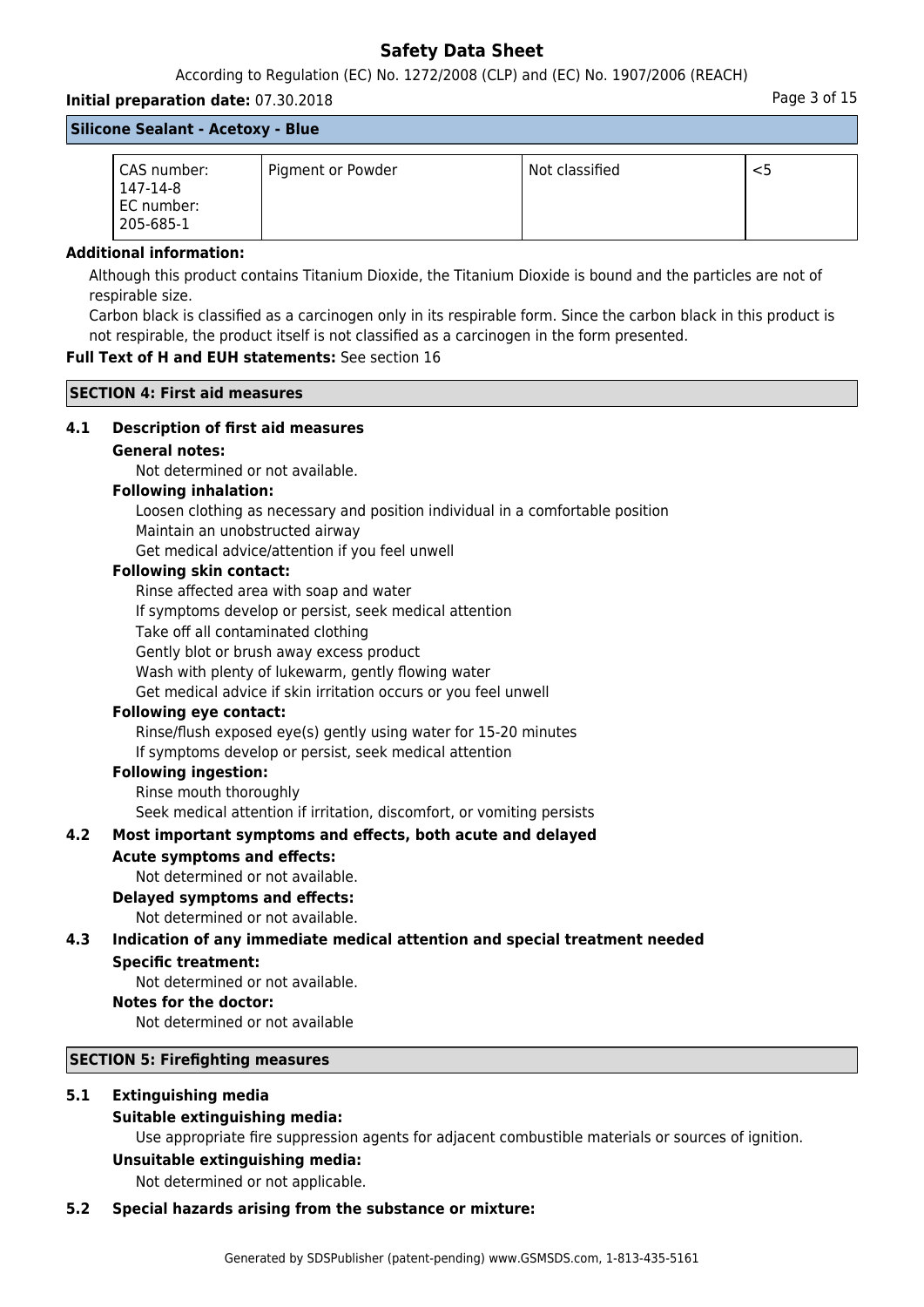According to Regulation (EC) No. 1272/2008 (CLP) and (EC) No. 1907/2006 (REACH)

### **Initial preparation date:** 07.30.2018 **Page 4 of 15**

### **Silicone Sealant - Acetoxy - Blue**

Thermal decomposition can lead to release of irritating gases and vapors.

### **5.3 Advice for firefighters**

### **Personal protection equipment:**

Use typical firefighting equipment, self-contained breathing apparatus, special tightly sealed suit.

### **Special precautions:**

Not determined or not applicable.

#### **SECTION 6: Accidental release measures**

### **6.1 Personal precautions, protective equipment and emergency procedures:**

Ensure adequate ventilation. Ensure air handling systems are operational. Wear protective eye wear, gloves and clothing.

### **6.2 Environmental precautions:**

Should not be released into the environment. Prevent from reaching drains, sewer or waterway.

### **6.3 Methods and material for containment and cleaning up:**

Wear protective eye wear, gloves and clothing. Absorb with non-combustible liquid-binding material (sand, diatomaceus earth (clay), acid binders, universal binders). Dispose of contents / container in accordance with local regulations.

### **6.4 Reference to other sections:**

Not determined or not applicable.

### **SECTION 7: Handling and storage**

### **7.1 Precautions for safe handling:**

Use only with adequate ventilation. Avoid breathing mist or vapor. Do not eat, drink, smoke or use personal products when handling chemical substances.

### **7.2 Conditions for safe storage, including any incompatibilities:**

Keep container tightly sealed. Protect from freezing and physical damage.

Store in a cool, well-ventilated area.

### **7.3 Specific end use(s):**

Not determined or not applicable.

### **SECTION 8: Exposure controls/personal protection**







### **8.1 Control parameters**

Only those substances with limit values have been included below.

#### **Occupational Exposure limit values:**

| Country (Legal Basis) | Substance       | l Identifier | Permissible concentration                                   |
|-----------------------|-----------------|--------------|-------------------------------------------------------------|
| l Romania             | Liquid Additive |              | $\frac{163148-62-9}{8}$   8-Hour TWA: 200 mg/m <sup>3</sup> |
|                       | Liquid Additive |              | $163148-62-9$   15-minute STEL: 300 mg/m <sup>3</sup>       |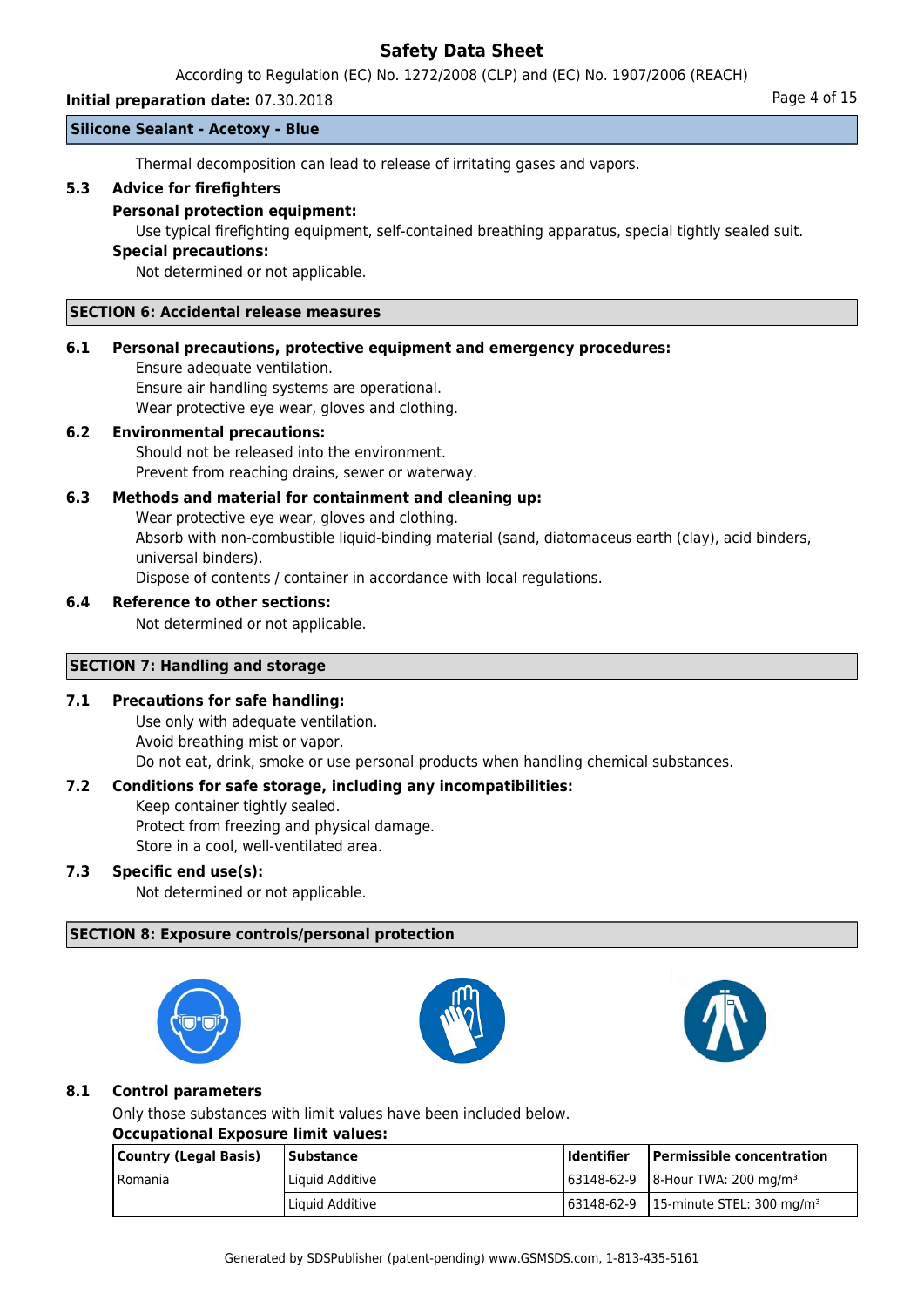## According to Regulation (EC) No. 1272/2008 (CLP) and (EC) No. 1907/2006 (REACH)

## **Initial preparation date:** 07.30.2018 **Page 1 and 2018** Page 5 of 15

| <b>Country (Legal Basis)</b> | <b>Substance</b>  | <b>Identifier</b> | <b>Permissible concentration</b>                                                                                                                                 |
|------------------------------|-------------------|-------------------|------------------------------------------------------------------------------------------------------------------------------------------------------------------|
|                              | Powder            | 1317-65-3         | TWA 8-hr: 10 mg/m <sup>3</sup>                                                                                                                                   |
|                              | Powder            | 13463-67-7        | OEL: TWA 10.0 mg/m <sup>3</sup> 8-hr                                                                                                                             |
|                              | Powder            | 13463-67-7        | OEL: STEL 15 mg/m <sup>3</sup> 15-min                                                                                                                            |
|                              | Liquid Additive   | 64742-46-7        | 8-hour TWA: 5 mg/m <sup>3</sup> (Mineral<br>oils)                                                                                                                |
|                              | Liquid Additive   | 64742-46-7        | 15-minute STEL: 10 mg/m <sup>3</sup><br>(Mineral oils)                                                                                                           |
|                              | Liquid Additive   | 64742-46-7        | 8-hour TWA: 100 mg/m <sup>3</sup> [Solvent<br>naphtha (coal tar)]                                                                                                |
|                              | Liquid Additive   | 64742-46-7        | 15-minute STEL: 200 mg/m <sup>3</sup><br>[Solvent naphtha (coal tar)]                                                                                            |
| <b>Bulgaria</b>              | Liquid Additive   | 64742-46-7        | TWA: 5.0 mg/m <sup>3</sup> (Oil - mineral,<br>petroleum)                                                                                                         |
|                              | Powder            | 1317-65-3         | TWA: 10 mg/m <sup>3</sup>                                                                                                                                        |
|                              | Powder Additive   | 7631-86-9         | TWA: 0.07 mg/m <sup>3</sup> (Free silicon<br>dioxide, amorphous, synthetic<br>from condensation and<br>electrothermal processes,<br>respirable fraction)         |
|                              | Powder            | 13463-67-7        | OEL: TWA 10.0 mg/m <sup>3</sup><br>(Respirable dust)                                                                                                             |
|                              | Powder Additive   | 7631-86-9         | TWA: 4 mg/m <sup>3</sup> ( Free silicon<br>dioxide, amorphous and<br>crystalline, from natural<br>sedimentation (opal, chalcedony,<br>etc.), inhalable fraction) |
|                              | Powder Additive   | 7631-86-9         | TWA: 10 mg/m <sup>3</sup> (Free silicon<br>dioxide, amorphous, synthetic<br>from condensation and<br>electrothermal processes,<br>inhalable fraction)            |
|                              | Powder Additive   | 7631-86-9         | TWA: 1 mg/m <sup>3</sup> (Free silicon<br>dioxide, amorphous and<br>crystalline, from natural<br>sedimentation (opal, chalcedony,<br>etc.), respirable fraction) |
| Czech Republic               | Liquid Additive   | 64742-46-7        | 8-hour TWA: 5 mg/m <sup>3</sup> (Mineral<br>oils, aerosol)                                                                                                       |
|                              | Liquid Additive   | 64742-46-7        | Ceiling limit (NPK-P): 10 mg/m <sup>3</sup><br>(Mineral oils, aerosol)                                                                                           |
|                              | Powder            | 1317-65-3         | TWA 8-hr: 10 mg/m <sup>3</sup>                                                                                                                                   |
|                              | Powder Additive   | 7631-86-9         | 8-hour TWA: 4.0 mg/m <sup>3</sup> (dust)                                                                                                                         |
| Hungary                      | Pigment or Powder | 147-14-8          | 8-hour TWA (AK Value): 1 mg/m <sup>3</sup>                                                                                                                       |
|                              | Pigment or Powder | 147-14-8          | 60-minute STEL (CK Value): 4<br>mq/m <sup>3</sup>                                                                                                                |
|                              | Liquid Additive   | 64742-46-7        | Ceiling Limit (MK Value): 5<br>mg/m <sup>3</sup> [Oil smog (mineral oil)]                                                                                        |
|                              | Powder            | 1317-65-3         | ÁK Value TWA 8-hr: 221 mg/m <sup>3</sup> ;<br>CK Value STEL 60-min 442<br>mg/m <sup>3</sup>                                                                      |
| Latvia                       | Pigment or Powder | 147-14-8          | 8-hour TWA: 5 mg/m <sup>3</sup>                                                                                                                                  |
|                              | Liquid Additive   | 64742-46-7        | 8-hour TWA: 10 mg/m <sup>3</sup> (Naphtha)                                                                                                                       |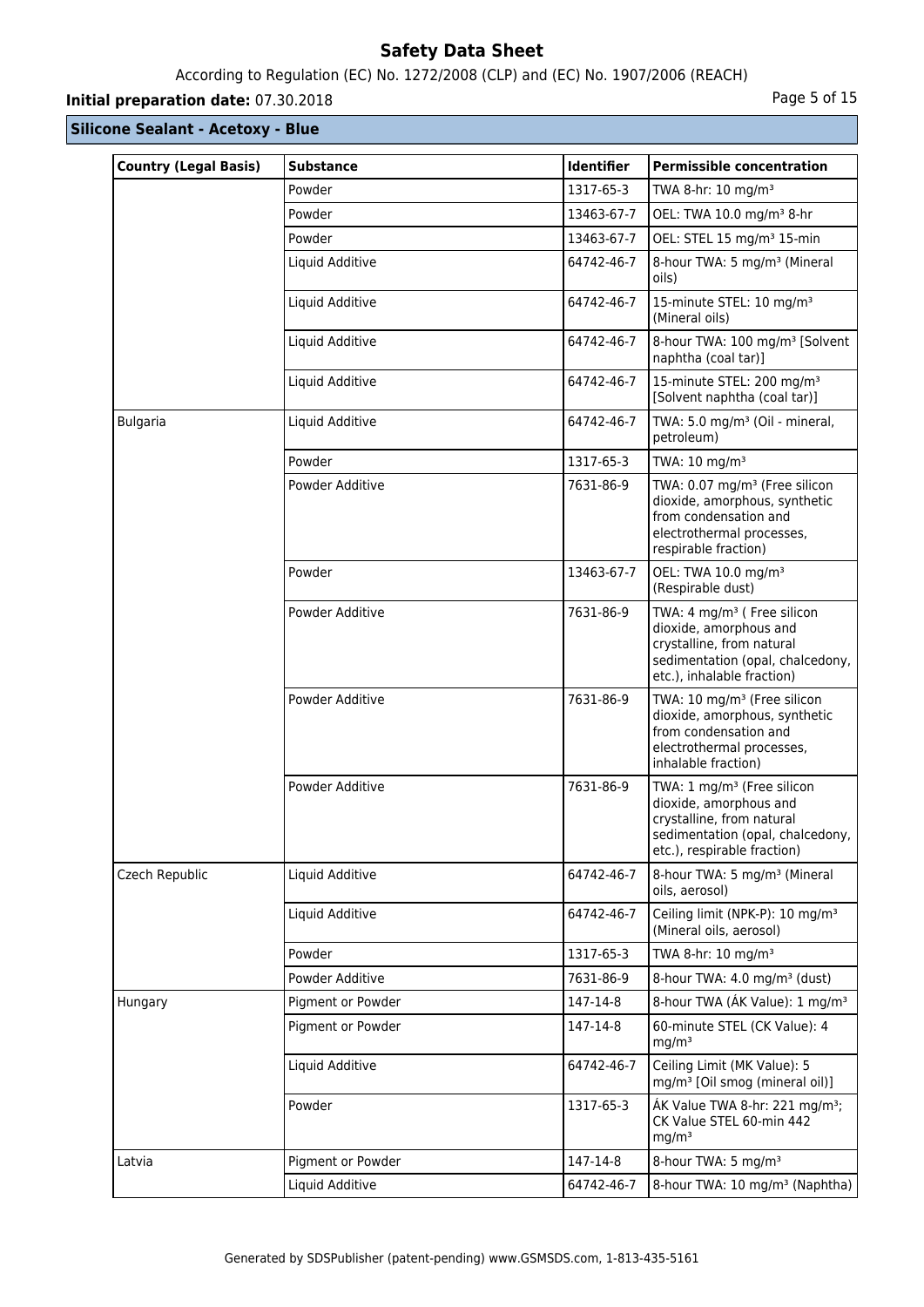## According to Regulation (EC) No. 1272/2008 (CLP) and (EC) No. 1907/2006 (REACH)

## **Initial preparation date:** 07.30.2018 **Page 6 of 15**

| <b>Country (Legal Basis)</b> | <b>Substance</b>  | Identifier | <b>Permissible concentration</b>                                                                                      |
|------------------------------|-------------------|------------|-----------------------------------------------------------------------------------------------------------------------|
|                              | Liquid Additive   | 64742-46-7 | 8-hour TWA: 100 mg/m <sup>3</sup><br>(Petroleum benzin)                                                               |
|                              | Powder            | 13463-67-7 | OEL: TWA 10.0 mg/m <sup>3</sup> 8-hr                                                                                  |
|                              | Powder Additive   | 7631-86-9  | 8-hour TWA: 1 mg/m <sup>3</sup>                                                                                       |
| Estonia                      | Liquid Additive   | 64742-46-7 | 8-hour TWA: 1 mg/m <sup>3</sup> [Oil<br>(naphtha) vapors]                                                             |
|                              | Powder            | 1317-65-3  | TWA 8-hr: 10 mg/m <sup>3</sup> ; 5 mg/m <sup>3</sup><br>(Fine dust)                                                   |
|                              | Powder            | 13463-67-7 | OEL: TWA 5 mg/m <sup>3</sup> 8-hr                                                                                     |
|                              | Powder Additive   | 7631-86-9  | 8-hour TWA: 2 mg/m <sup>3</sup> (fine dust)                                                                           |
| Lithuania                    | Pigment or Powder | 147-14-8   | 8-hour TWA: 5 mg/m <sup>3</sup>                                                                                       |
|                              | Liquid Additive   | 64742-46-7 | 8-hour TWA: 1 mg/m <sup>3</sup> (Oil mist,<br>including smoke)                                                        |
|                              | Liquid Additive   | 64742-46-7 | 15-minute STEL: 3 mg/m <sup>3</sup> (Oil<br>mist, including smoke)                                                    |
|                              | Liquid Additive   | 64742-46-7 | 8-hour TWA: 180 mg/m <sup>3</sup> (50<br>ppm) [Petrol ether (industrial) -<br>hexane based]                           |
|                              | Liquid Additive   | 64742-46-7 | 15-minute STEL: 250 mg/m <sup>3</sup> (75<br>ppm) [Petrol ether (industrial) -<br>hexane based]                       |
|                              | Powder            | 13463-67-7 | OEL: TWA 5 mg/m <sup>3</sup> 8-hr                                                                                     |
|                              | Liquid Additive   | 64742-46-7 | 8-hour TWA: 800 mg/m <sup>3</sup> (200<br>ppm) [Petrol ether (industrial) -<br>heptane based (< 5% n-hexane)]         |
|                              | Liquid Additive   | 64742-46-7 | 15-minute STEL: 1200 mg/m <sup>3</sup><br>(300 ppm) [Petrol ether<br>(industrial) - heptane based (<<br>5% n-hexane)] |
|                              | Liquid Additive   | 64742-46-7 | 8-hour TWA: 900 mg/m <sup>3</sup> (200<br>ppm) [Petrol ether (industrial) -<br>octane based]                          |
|                              | Liquid Additive   | 64742-46-7 | 15-minute STEL: 1400 mg/m <sup>3</sup><br>(300 ppm) [Petrol ether<br>(industrial) - octane based]                     |
| Slovenia                     | Pigment or Powder | 147-14-8   | 8-hour TWA: 1 mg/m <sup>3</sup>                                                                                       |
|                              | Pigment or Powder | 147-14-8   | STEL: 4 mg/m <sup>3</sup>                                                                                             |
|                              | Powder Additive   | 7631-86-9  | 8-hour TWA: 4 mg/m <sup>3</sup> (Silica,<br>inhalable fraction)                                                       |
| Croatia                      | Powder            | 1317-65-3  | TWA 8-hr: 10 mg/m <sup>3</sup> (Total dust);<br>4 mg/m <sup>3</sup> (Respirable dust)                                 |
|                              | Powder            | 13463-67-7 | OEL: TWA 10.0 mg/m <sup>3</sup> (Total<br>dust) 15-min                                                                |
|                              | Powder            | 13463-67-7 | OEL: TWA 4.0 mg/m <sup>3</sup> (Respirable<br>dust) 15-min                                                            |
|                              | Powder Additive   | 7631-86-9  | Maximum (8 hr) allowable<br>concentration: 6 mg/m <sup>3</sup> (Total<br>dust)                                        |
|                              | Powder Additive   | 7631-86-9  | Maximum (8 hr) allowable<br>concentration: 2.4 mg/m <sup>3</sup><br>(Respirable dust)                                 |
| Cyprus                       | Powder            | 13463-67-7 | OEL: TWA 10.0 mg/m <sup>3</sup> 8-hr                                                                                  |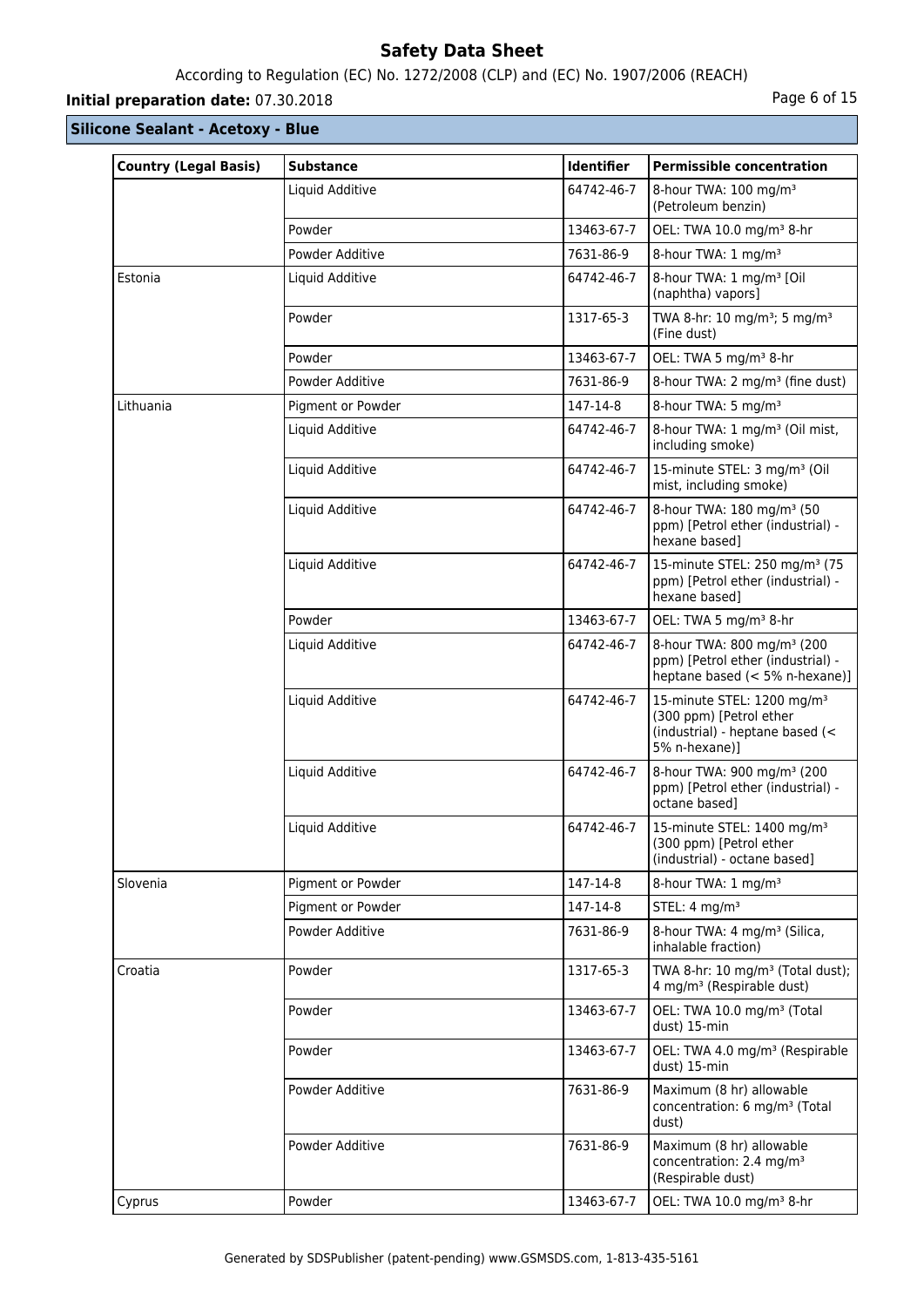## According to Regulation (EC) No. 1272/2008 (CLP) and (EC) No. 1907/2006 (REACH)

## **Initial preparation date:** 07.30.2018 **Page 7 of 15**

| <b>Country (Legal Basis)</b> | <b>Substance</b>  | Identifier | <b>Permissible concentration</b>                                                                                                              |
|------------------------------|-------------------|------------|-----------------------------------------------------------------------------------------------------------------------------------------------|
|                              | Powder Additive   | 7631-86-9  | 8-hour TWA: 5 mg/m <sup>3</sup> (Silicon<br>dioxide (amorphous) (particles ><br>5 micrometers))                                               |
|                              | Powder Additive   | 7631-86-9  | 8-hour TWA: 2 mg/m <sup>3</sup> (Silicon<br>dioxide (amorphous) (particles ><br>5 micrometers))                                               |
| Finland                      | Pigment or Powder | 147-14-8   | 8-hour limit: 0.02 mg/m <sup>3</sup>                                                                                                          |
|                              | Powder            | 1317-65-3  | TWA 8-hr: 10 mg/m <sup>3</sup>                                                                                                                |
|                              | Powder            | 13463-67-7 | OEL: TWA 10.0 mg/m <sup>3</sup> 8-hr                                                                                                          |
|                              | Powder Additive   | 7631-86-9  | 8-hour limit: 5 mg/m <sup>3</sup>                                                                                                             |
|                              | Liquid Additive   | 64742-46-7 | 8-hour limit: 5 mg/m <sup>3</sup>                                                                                                             |
| Austria                      | Pigment or Powder | 147-14-8   | MAK TWA: 0.1 mg/m <sup>3</sup>                                                                                                                |
|                              | Pigment or Powder | 147-14-8   | MAK STEL: 0.4 mg/m <sup>3</sup>                                                                                                               |
|                              | Powder            | 13463-67-7 | OEL: TWA 5 mg/m <sup>3</sup>                                                                                                                  |
|                              | Powder            | 13463-67-7 | OEL: STEL 10 mg/m <sup>3</sup>                                                                                                                |
|                              | Powder Additive   | 7631-86-9  | TWA: $4 \text{ mg/m}^3$                                                                                                                       |
| Italy                        | Pigment or Powder | 147-14-8   | 8-hour TWA: 0.2 mg/m <sup>3</sup>                                                                                                             |
|                              | Powder            | 13463-67-7 | OEL: TWA 10.0 mg/m <sup>3</sup> 8-hr                                                                                                          |
|                              | Liquid Additive   | 64742-46-7 | 8-hour TWA: 5 mg/m <sup>3</sup> (Mineral<br>oil, excluding metal working<br>fluids, pure, highly and severely<br>refined; Inhalable fraction) |
| Slovakia                     | Powder            | 1317-65-3  | NPEL TWA 8-hr: 10 mg/m <sup>3</sup>                                                                                                           |
|                              | Powder            | 13463-67-7 | OEL: TWA (NPEL) 5 mg/m <sup>3</sup> 8-hr                                                                                                      |
|                              | Powder Additive   | 7631-86-9  | 8-hour TWA (NPEL): 4 mg/m <sup>3</sup><br>(Silica, amorphous (heat and wet<br>processes, unfired diatomaceous<br>earth, diatomite))           |
|                              | Powder Additive   | 7631-86-9  | 8-hour TWA (NPEL): 0.3 mg/m <sup>3</sup><br>(Silica, amorphous (fused silica,<br>fused silica, fumes, burnt<br>diatomaceous earth))           |
|                              | Liquid Additive   | 64742-46-7 | 8-hour TWA (NPEL): 5 ppm (1<br>mg/m <sup>3</sup> ) [Liquid mineral oil mist,<br>fumes]                                                        |
|                              | Liquid Additive   | 64742-46-7 | 15-minute STEL (NPEL): 15 ppm<br>(3 mg/m <sup>3</sup> ) [Liquid mineral oil<br>mist, fumes]                                                   |
| Belgium                      | Powder            | 1317-65-3  | TWA 8-hr: 10 mg/m <sup>3</sup>                                                                                                                |
|                              | Powder            | 13463-67-7 | OEL: TWA 10.0 mg/m <sup>3</sup> 8-hr                                                                                                          |
|                              | Powder Additive   | 7631-86-9  | 8-hour TWA: 10 mg/m <sup>3</sup>                                                                                                              |
|                              | Liquid Additive   | 64742-46-7 | 8-hour TWA: 5 mg/m <sup>3</sup> [Mineral<br>oils (mist)]                                                                                      |
|                              | Liquid Additive   | 64742-46-7 | 15-minute STEL: 10 mg/m <sup>3</sup><br>[Mineral oils (mist)]                                                                                 |
| Poland                       | Powder            | 13463-67-7 | OEL: TWA (NDS) 10.0 mg/m <sup>3</sup> 8-hr                                                                                                    |
|                              | Liquid Additive   | 64742-46-7 | 8-hour TWA (NDS): 500 mg/m <sup>3</sup><br>(Benzine, extraction)                                                                              |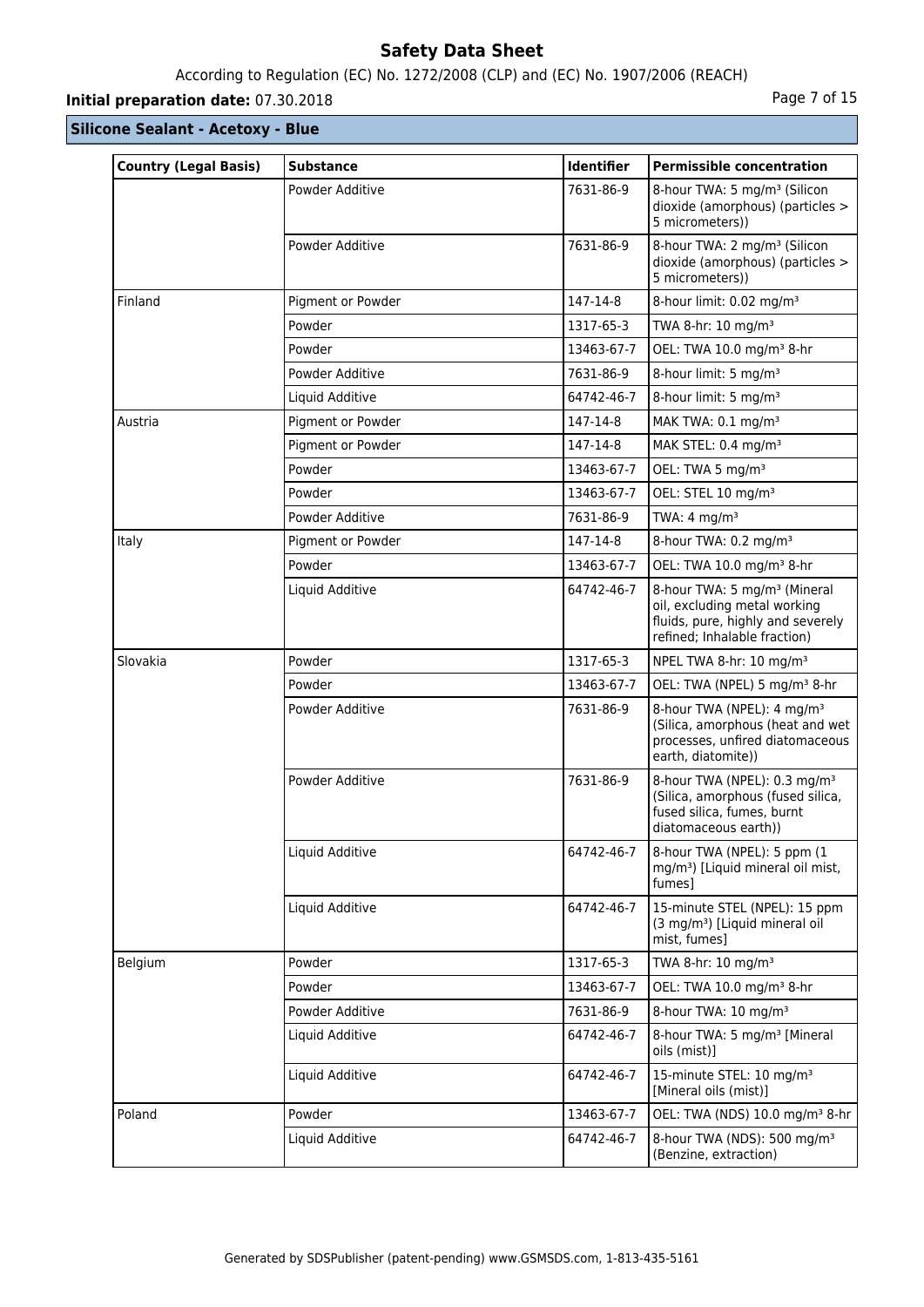## According to Regulation (EC) No. 1272/2008 (CLP) and (EC) No. 1907/2006 (REACH)

## **Initial preparation date:** 07.30.2018 **Page 8 of 15**

| <b>Country (Legal Basis)</b> | <b>Substance</b> | Identifier | <b>Permissible concentration</b>                                                                                                                                     |
|------------------------------|------------------|------------|----------------------------------------------------------------------------------------------------------------------------------------------------------------------|
|                              | Powder Additive  | 7631-86-9  | 8-hour TWA (NDS): 10 mg/m <sup>3</sup><br>(Dusts of amorphous and<br>synthetic silicas, amorphous<br>synthetic silica (precipitated and<br>gel), inhalable fraction) |
|                              | Powder Additive  | 7631-86-9  | 8-hour TWA (NDS): 2 mg/m <sup>3</sup><br>(Dusts of amorphous and<br>synthetic silicas, amorphous<br>synthetic silica (precipitated and<br>gel), respirable fraction) |
|                              | Liquid Additive  | 64742-46-7 | 15-minute STEL (NDSCh): 1500<br>mg/m <sup>3</sup> (Benzine, extraction)                                                                                              |
|                              | Liquid Additive  | 64742-46-7 | 8-hour TWA (NDS): 5 mg/m <sup>3</sup><br>(Highly refined mineral oils with<br>the exception of cutting fluids,<br>Inhalable fraction)                                |
| France                       | Powder           | 1317-65-3  | VME TWA: 10 mg/m <sup>3</sup>                                                                                                                                        |
|                              | Powder           | 13463-67-7 | OEL: (VME) 10 mg/m <sup>3</sup>                                                                                                                                      |
| Greece                       | Powder           | 1317-65-3  | TWA 8-hr: 10 mg/m <sup>3</sup> (Inhalable<br>dust); 5 mg/m <sup>3</sup> (Respirable dust)                                                                            |
|                              | Powder           | 13463-67-7 | OEL: TWA 10.0 mg/m <sup>3</sup> (Inhalable)<br>8-hr                                                                                                                  |
|                              | Powder           | 13463-67-7 | OEL: TWA 5.0 mg/m <sup>3</sup> (Respirable<br>dust) 8-hr                                                                                                             |
|                              | Liquid Additive  | 64742-46-7 | 8-hour TWA: 5 mg/m <sup>3</sup> [Paraffin oil  <br>$(mist)$ ]                                                                                                        |
| Ireland                      | Powder           | 1317-65-3  | TWA 8-hr: 10 mg/m <sup>3</sup> (Total dust);<br>4 mg/m <sup>3</sup> (Respirable dust)                                                                                |
|                              | Powder           | 13463-67-7 | OEL: TWA 10.0 mg/m <sup>3</sup> (Inhalable<br>dust) 8-hr                                                                                                             |
|                              | Powder Additive  | 7631-86-9  | 8-hour OEL (TWA): 6 mg/m <sup>3</sup><br>(Silica, amorphous, Total<br>inhalable dust)                                                                                |
|                              | Powder           | 13463-67-7 | OEL: TWA 4.0 mg/m <sup>3</sup> (Respirable<br>dust) 8-hr                                                                                                             |
|                              | Powder Additive  | 7631-86-9  | 8-hour OEL (TWA): 2.4 mg/m <sup>3</sup><br>(Silica, amorphous, Respirable<br>dust)                                                                                   |
|                              | Liquid Additive  | 64742-46-7 | 8-hour OEL (TWA): 5 mg/m <sup>3</sup><br>(Mineral oil, pure, highly and<br>severely refined; Inhalable<br>fraction)                                                  |
| United Kingdom               | Powder           | 1317-65-3  | TWA 8-hr: 10 mg/m <sup>3</sup> (Total dust);<br>4 mg/m <sup>3</sup> (Respirable dust)                                                                                |
|                              | Powder Additive  | 7631-86-9  | TWA: 6 mg/m <sup>3</sup> (Silica,<br>amorphous, inhalable dust)                                                                                                      |
|                              | Powder Additive  | 7631-86-9  | TWA: 2.4 mg/m <sup>3</sup> (Silica,<br>amorphous, respirable dust)                                                                                                   |
|                              | Powder           | 13463-67-7 | OEL: TWA 10.0 mg/m <sup>3</sup> (Total<br>dust)                                                                                                                      |
|                              | Powder           | 13463-67-7 | OEL: TWA 4.0 mg/m <sup>3</sup> (Respirable<br>dust)                                                                                                                  |
| Denmark                      | Powder           | 13463-67-7 | OEL: TWA 6.0 mg/m <sup>3</sup>                                                                                                                                       |
|                              | Liquid Additive  | 64742-46-7 | TWA: $1 \text{ mg/m}^3$                                                                                                                                              |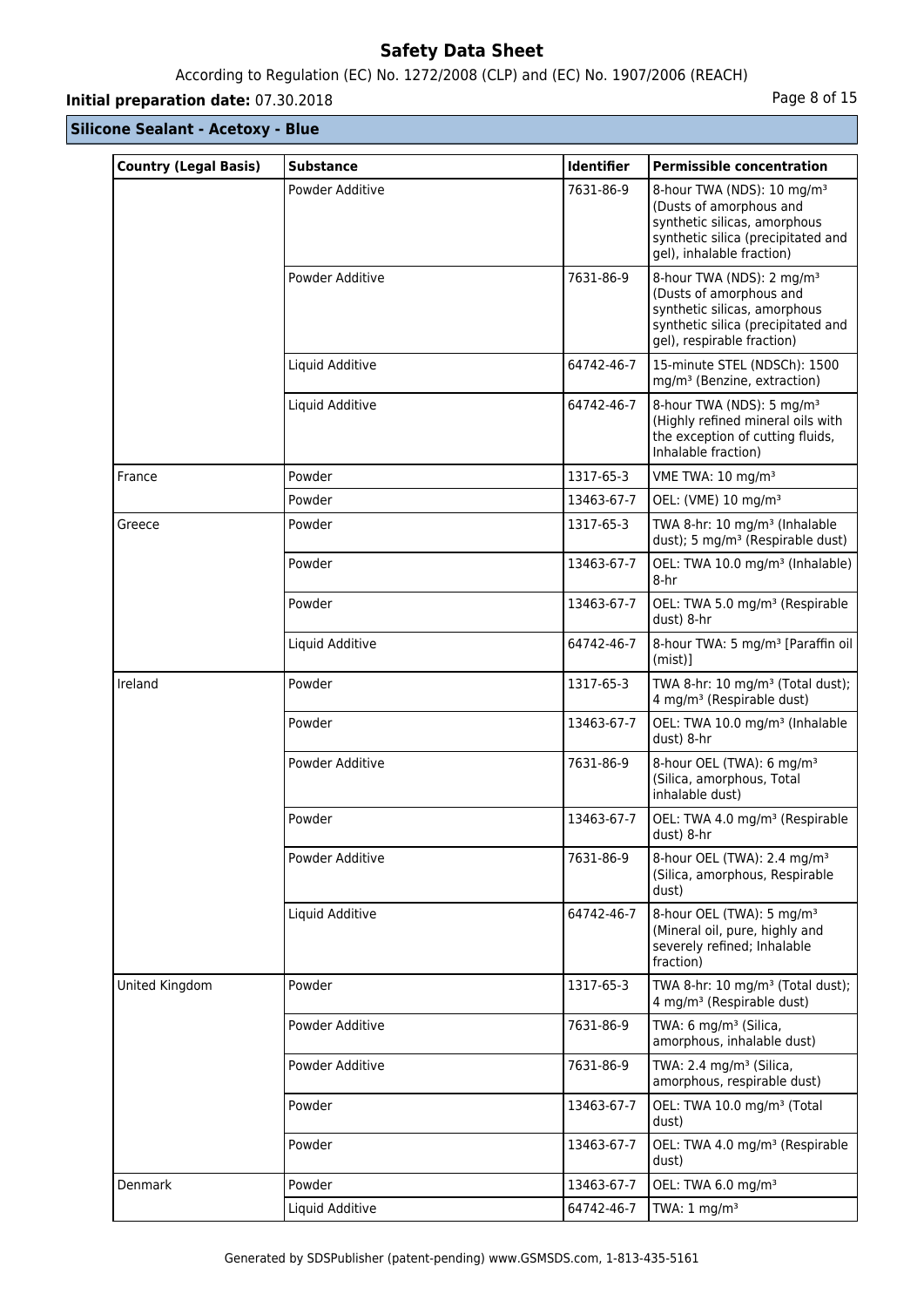### According to Regulation (EC) No. 1272/2008 (CLP) and (EC) No. 1907/2006 (REACH)

#### **Initial preparation date:** 07.30.2018 **Page 9 of 15**

#### **Silicone Sealant - Acetoxy - Blue**

| <b>Country (Legal Basis)</b> | <b>Substance</b> | <b>Identifier</b> | <b>Permissible concentration</b>                                              |
|------------------------------|------------------|-------------------|-------------------------------------------------------------------------------|
| Germany                      | Powder Additive  | 7631-86-9         | Limit value: $4 \text{ mg/m}^3$                                               |
| European Union               | Liquid Additive  | 64742-46-7        | SCOEL: 8-hour TWA: 5 mg/m <sup>3</sup>                                        |
| Portugal                     | Powder           | 13463-67-7        | OEL: TWA 10.0 mg/m <sup>3</sup> 8-hr                                          |
|                              | Liquid Additive  | 64742-46-7        | 8-hour exposure limit: 400 ppm                                                |
|                              | Liquid Additive  | 64742-46-7        | 8-hour exposure limit: 5 mg/m <sup>3</sup>                                    |
|                              | Liquid Additive  | 64742-46-7        | Short-term exposure limit: 10<br>mg/m <sup>3</sup>                            |
| Spain                        | Powder           | 13463-67-7        | OEL: (VLA ED) 10.0 mg/m <sup>3</sup> 8-hr                                     |
|                              | Liquid Additive  | 64742-46-7        | 8-hour daily exposure limit<br>(VLA_ED): 5 mg/m <sup>3</sup>                  |
|                              | Liquid Additive  | 64742-46-7        | 15-minute STEL (VLA-EC): 10<br>mg/m <sup>3</sup>                              |
| Sweden                       | Powder           | 13463-67-7        | OEL: (NGV) 5.0 (Total dust)<br>mg/m <sup>3</sup>                              |
|                              | Liquid Additive  | 64742-46-7        | Level Limit Value (NGV): 1 mg/m <sup>3</sup><br>(Oil mist including oil fume) |
|                              | Liquid Additive  | 64742-46-7        | Short Term Limit (KTV): 3 mg/m <sup>3</sup><br>(Oil mist including oil fume)  |
| Netherlands                  | Liquid Additive  | 64742-46-7        | Binding 8-hour TWA: 5 mg/m <sup>3</sup><br>[Oil mist (mineral oil)]           |

#### **Biological limit values:**

No biological exposure limits noted for the ingredient(s).

#### **Derived No Effect Level (DNEL):**

Not determined or not applicable.

#### **Predicted No Effect Concentration (PNEC):**

Not determined or not applicable.

#### **Information on monitoring procedures:**

Monitoring of the concentration of substances in the breathing zone of workers or in the general workplace may be required to confirm compliance with an OEL and adequacy of exposure controls Biological monitoring may also be appropriate for some substances

### **8.2 Exposure controls**

#### **Appropriate engineering controls:**

Emergency eye wash fountains and safety showers should be available in the immediate vicinity of use or handling.

Provide exhaust ventilation or other engineering controls to keep the airborne concentrations of vapor and mists below the applicable workplace exposure limits (Occupational Exposure Limits-OELs) indicated above.

### **Personal protection equipment**

### **Eye and face protection:**

Safety goggles or glasses, or appropriate eye protection.

### **Skin and body protection:**

Select glove material impermeable and resistant to the substance.

Wear appropriate clothing to prevent any possibility of skin contact.

#### **Respiratory protection:**

If engineering controls do not maintain airborne concentrations below recommended exposure limits (where applicable) or to an acceptable level (in countries where exposure limits have not been established), an approved respirator must be worn.

#### **General hygienic measures:**

Avoid contact with skin, eyes and clothing.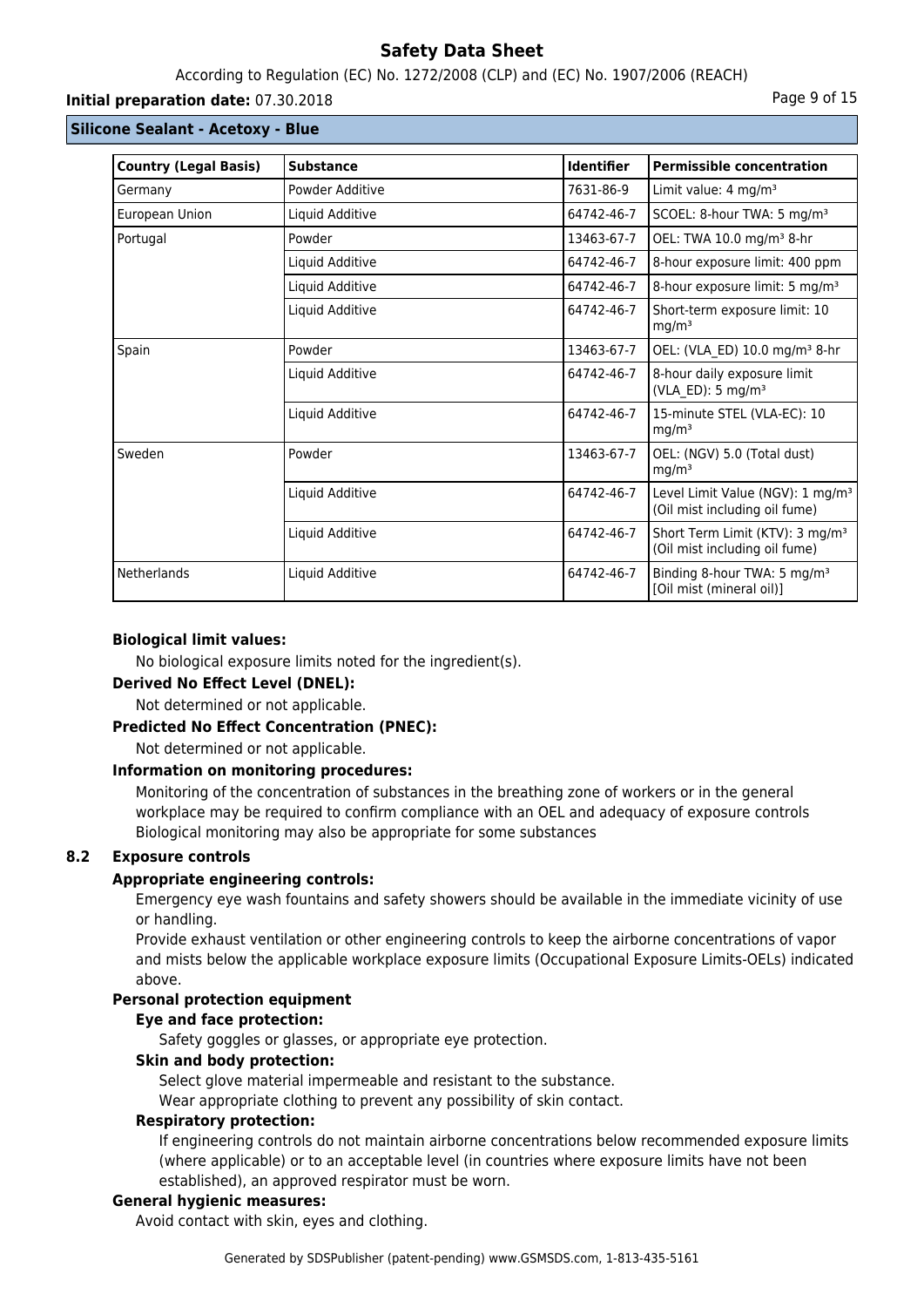According to Regulation (EC) No. 1272/2008 (CLP) and (EC) No. 1907/2006 (REACH)

### **Initial preparation date:** 07.30.2018 **Page 10 of 15** Page 10 of 15

**Silicone Sealant - Acetoxy - Blue**

Wash hands before breaks and at the end of work.

Wash contaminated clothing before reuse.

## **Environmental exposure controls:**

Select controls based on a risk assessment of local conditions. See section 6 for information on accidental release measures.

### **SECTION 9: Physical and chemical properties**

#### **9.1 Information on basic physical and chemical properties**

| <b>Appearance</b>                         | Blue paste                       |
|-------------------------------------------|----------------------------------|
| <b>Odor</b>                               | Not available                    |
| <b>Odor threshold</b>                     | Not available                    |
| pH                                        | Not available                    |
| <b>Melting point/freezing point</b>       | Not available                    |
| Initial boiling point/range               | Not available                    |
| Flash point (closed cup)                  | 100°C (212°F)                    |
| <b>Evaporation rate</b>                   | Not available                    |
| <b>Flammability (solid, gas)</b>          | Not available                    |
| <b>Upper flammability/explosive limit</b> | Not available                    |
| Lower flammability/explosive limit        | Not available                    |
| <b>Vapor pressure</b>                     | Not available                    |
| <b>Vapor density</b>                      | Not available                    |
| <b>Density</b>                            | 1.015                            |
| <b>Relative density</b>                   | Not available                    |
| <b>Solubilities</b>                       | Not determined or not available. |
| Partition coefficient (n-octanol/water)   | lNot available                   |
| <b>Auto/Self-ignition temperature</b>     | Not available                    |
| <b>Decomposition temperature</b>          | Not available                    |
| <b>Dynamic viscosity</b>                  | Not available                    |
| <b>Kinematic viscosity</b>                | Not available                    |
| <b>Explosive properties</b>               | Not available                    |
| <b>Oxidizing properties</b>               | Not available                    |
| Othau infaumatian                         |                                  |

#### **9.2 Other information**

### **SECTION 10: Stability and reactivity**

### **10.1 Reactivity:**

Does not react under normal conditions of use and storage.

### **10.2 Chemical stability:**

Stable under normal conditions of use and storage.

#### **10.3 Possibility of hazardous reactions:**

None under normal conditions of use and storage.

### **10.4 Conditions to avoid:**

None known.

#### **10.5 Incompatible materials:** None known.

**10.6 Hazardous decomposition products:** None known.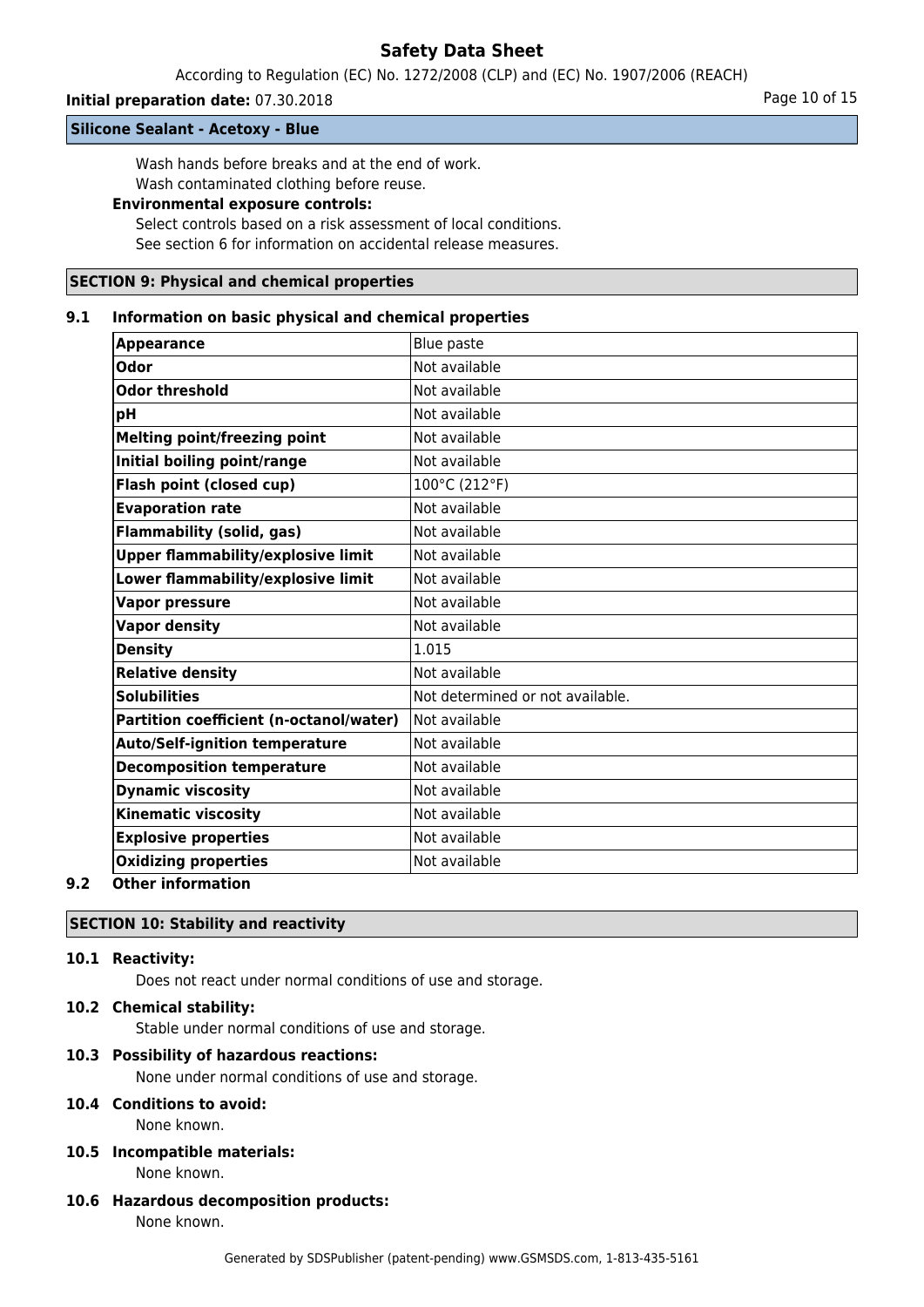According to Regulation (EC) No. 1272/2008 (CLP) and (EC) No. 1907/2006 (REACH)

### **Initial preparation date:** 07.30.2018 **Page 11 of 15**

### **Silicone Sealant - Acetoxy - Blue**

#### **SECTION 11: Toxicological information**

#### **11.1 Information on toxicological effects**

#### **Acute toxicity**

**Assessment:** Based on available data, the classification criteria are not met.

**Product data:** No data available.

**Substance data:** No data available.

#### **Skin corrosion/irritation**

**Assessment:** Causes skin irritation

#### **Product data:**

No data available.

#### **Substance data:**

| <b>Name</b>     | Result                                   |  |
|-----------------|------------------------------------------|--|
| Liquid Additive | Causes severe skin burns and eye damage. |  |
|                 | Causes severe skin burns and eye damage. |  |

#### **Serious eye damage/irritation**

**Assessment:** Based on available data, the classification criteria are not met.

**Product data:**

### No data available.

**Substance data:** No data available.

#### **Respiratory or skin sensitization**

**Assessment:** Based on available data, the classification criteria are not met.

#### **Product data:**

No data available.

**Substance data:** No data available.

#### **Carcinogenicity**

**Assessment:** May cause cancer

**Product data:** No data available.

#### **Substance data:**

| <b>Name</b> | <b>Species</b> | <b>IResult</b>                                                           |
|-------------|----------------|--------------------------------------------------------------------------|
| Powder      |                | Not applicable. Airborne, unbound particles of respirable size are known |
|             |                | Ito cause cancer.                                                        |

#### **International Agency for Research on Cancer (IARC):**

| Name            | <b>Classification</b>                                          |
|-----------------|----------------------------------------------------------------|
| Powder Additive | Group 3 - Not classifiable as to its carcinogenicity to humans |
| Powder          | Group 2B                                                       |

**National Toxicology Program (NTP):** None of the ingredients are listed.

#### **Germ cell mutagenicity**

**Assessment:** Based on available data, the classification criteria are not met.

**Product data:** No data available.

**Substance data:** No data available.

#### **Reproductive Toxicity**

**Assessment:** Based on available data, the classification criteria are not met.

#### **Product data:**

No data available.

**Substance data:** No data available.

#### **Specific target organ toxicity (single exposure)**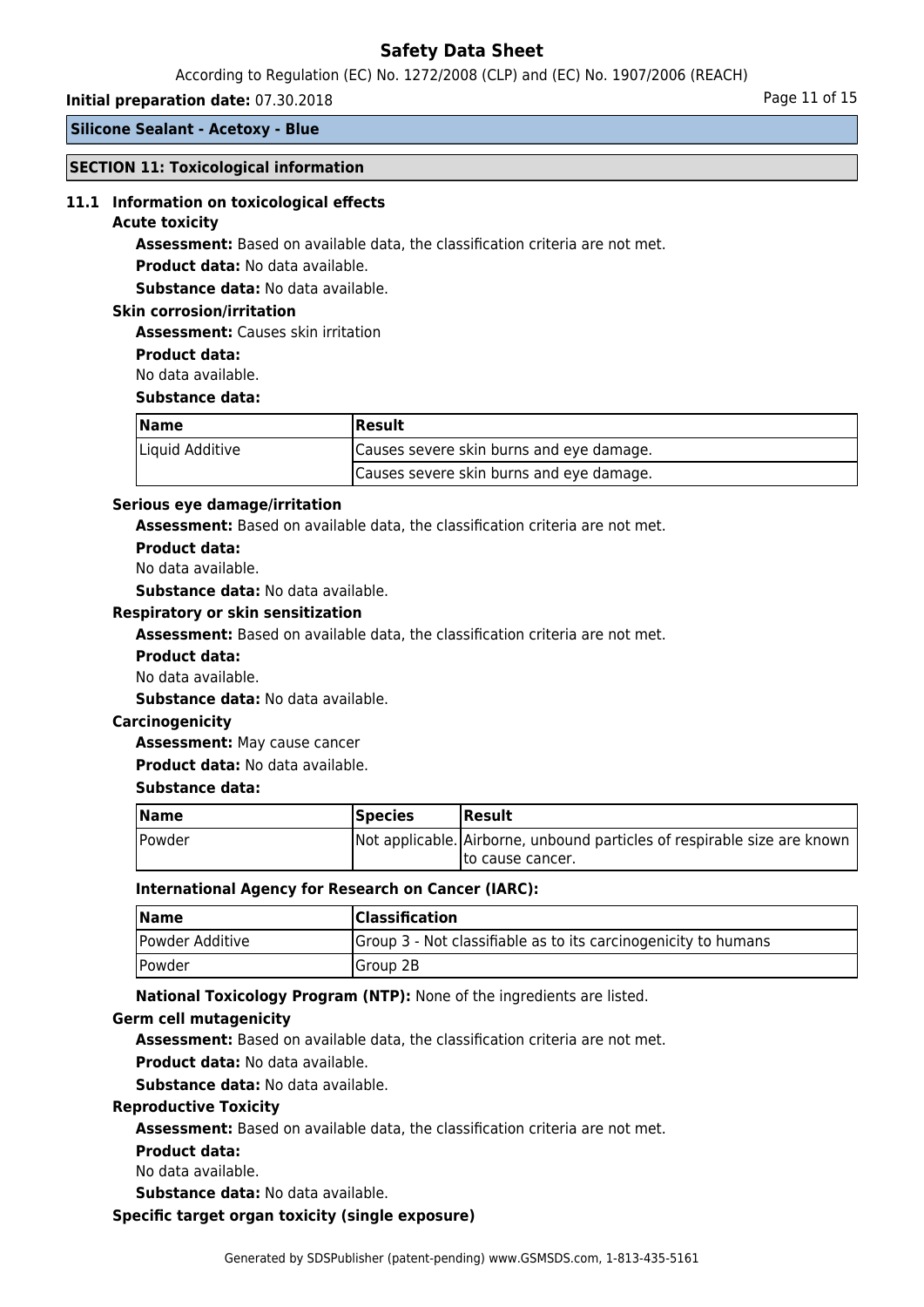According to Regulation (EC) No. 1272/2008 (CLP) and (EC) No. 1907/2006 (REACH)

#### **Initial preparation date:** 07.30.2018 **Page 12 of 15**

#### **Silicone Sealant - Acetoxy - Blue**

**Assessment:** Based on available data, the classification criteria are not met. **Product data:** No data available. **Substance data:** No data available. **Specific target organ toxicity (repeated exposure)**

**Assessment:** Based on available data, the classification criteria are not met.

### **Product data:**

No data available.

**Substance data:** No data available.

#### **Aspiration toxicity**

**Assessment:** Based on available data, the classification criteria are not met.

### **Product data:**

No data available.

**Substance data:** No data available.

### **Information on likely routes of exposure:**

No data available.

### **Symptoms related to the physical, chemical and toxicological characteristics:**

No data available.

### **Other information:**

No data available.

### **SECTION 12: Ecological information**

### **12.1 Toxicity**

### **Acute (short-term) toxicity**

**Assessment:** Based on available data, the classification criteria are not met.

**Product data:** No data available.

**Substance data:** No data available.

### **Chronic (long-term) toxicity**

**Product data:** No data available.

**Substance data:** No data available.

### **12.2 Persistence and degradability**

**Product data:** No data available.

**Substance data:** No data available.

### **12.3 Bioaccumulative potential**

**Product data:** No data available.

**Substance data:** No data available.

### **12.4 Mobility in soil**

**Product data:** No data available. **Substance data:** No data available.

### **12.5 Results of PBT and vPvB assessment**

**PBT assessment:** This product does not contain any substances that are assessed to be a PBT. **vPvB assessment:** This product does not contain any substances that are assessed to be a vPvB.

### **12.6 Other adverse effects:** No data available.

### **SECTION 13: Disposal considerations**

### **13.1 Waste treatment methods**

#### **Relevant information:**

It is the responsibility of the waste generator to properly characterize all waste materials according to applicable regulatory entities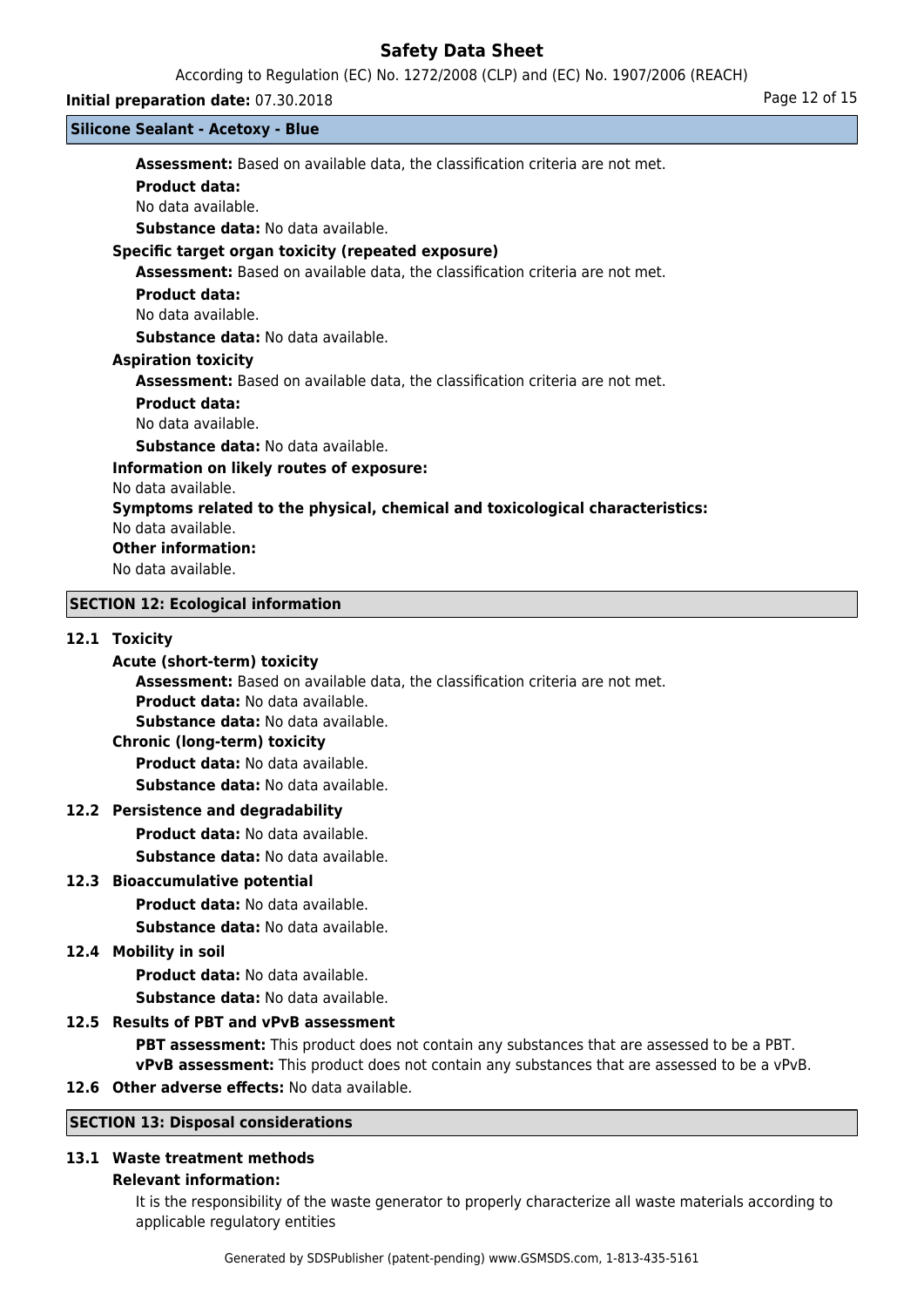According to Regulation (EC) No. 1272/2008 (CLP) and (EC) No. 1907/2006 (REACH)

### **Initial preparation date:** 07.30.2018 **Page 13 of 15** Page 13 of 15

### **Silicone Sealant - Acetoxy - Blue**

### **SECTION 14: Transport information**

### **International Carriage of Dangerous Goods by Road/Rail (ADR/RID)**

| UN number                     | Not regulated |
|-------------------------------|---------------|
| UN proper shipping name       | Not regulated |
| UN transport hazard class(es) | l None        |
| Packing group                 | <b>None</b>   |
| <b>Environmental hazards</b>  | l None        |
| Special precautions for user  | l None        |

### **International Carriage of Dangerous Goods by Inland Waterways (ADN)**

| UN number                     | Not regulated |
|-------------------------------|---------------|
| UN proper shipping name       | Not regulated |
| UN transport hazard class(es) | <b>None</b>   |
| Packing group                 | <b>None</b>   |
| <b>Environmental hazards</b>  | <b>None</b>   |
| Special precautions for user  | l None        |

#### **International Maritime Dangerous Goods (IMDG)**

| UN number                     | Not Regulated |
|-------------------------------|---------------|
| UN proper shipping name       | Not Regulated |
| UN transport hazard class(es) | <b>None</b>   |
| <b>Packing group</b>          | <b>None</b>   |
| <b>Environmental hazards</b>  | <b>None</b>   |
| Special precautions for user  | l None        |

#### **International Air Transport Association Dangerous Goods Regulations (IATA-DGR)**

| UN number                     | Not Regulated |
|-------------------------------|---------------|
| UN proper shipping name       | Not Regulated |
| UN transport hazard class(es) | l None        |
| Packing group                 | l None        |
| <b>Environmental hazards</b>  | l None        |
| Special precautions for user  | <b>None</b>   |

### **SECTION 15: Regulatory information**

# **15.1 Safety, health and environmental regulations/legislation specific for the substance or mixture.**

### **European regulations**

### **Inventory listing (EINECS):**

| 70131-67-8  | <b>I</b> Resin  | Not<br>Listed |
|-------------|-----------------|---------------|
| 163148-62-9 | Liquid Additive | lListed       |
| 164742-46-7 | Liquid Additive | Listed        |
| 4253-34-3   | Liquid Additive | Listed        |
| 17689-77-9  | Liquid Additive | Listed        |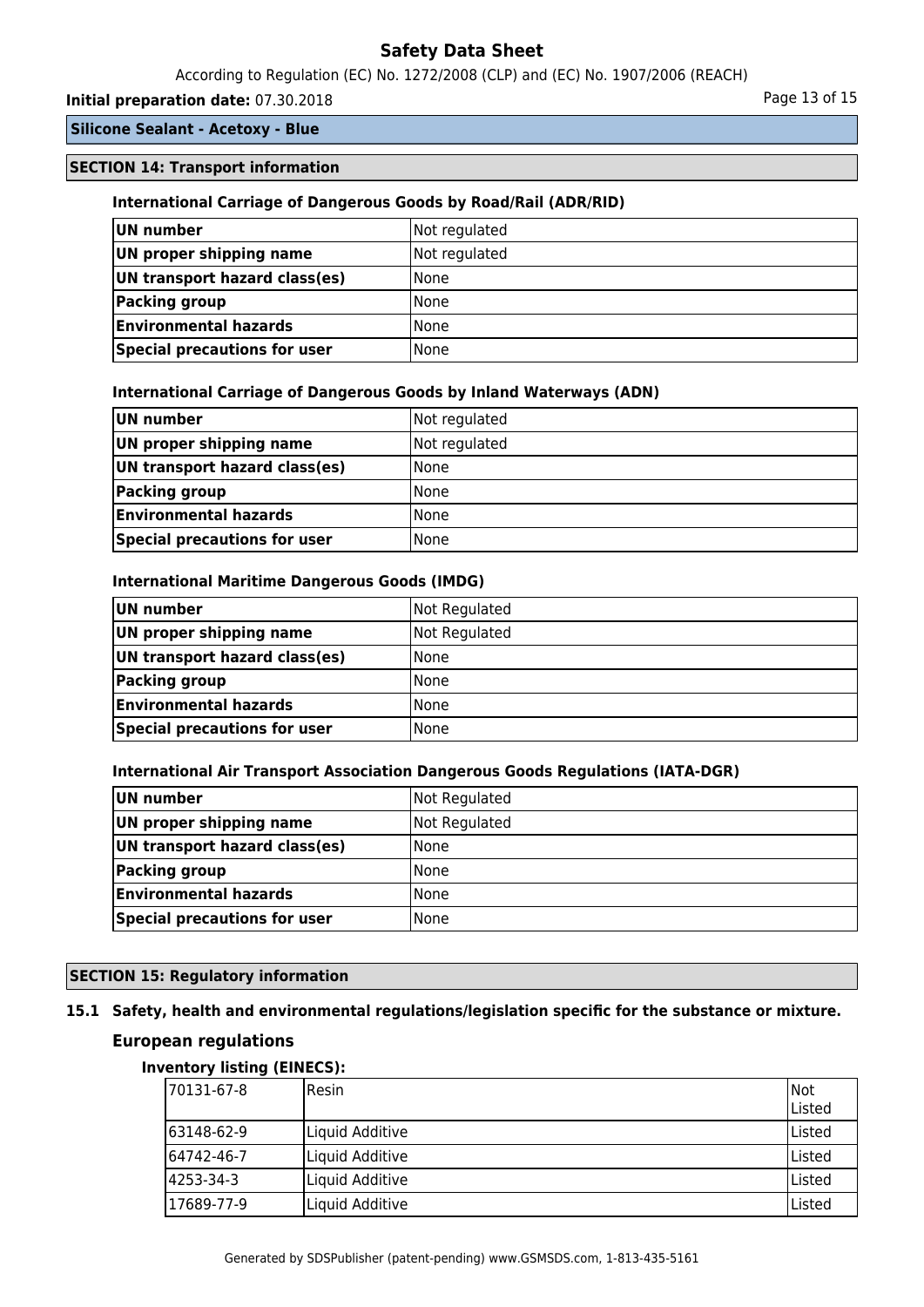According to Regulation (EC) No. 1272/2008 (CLP) and (EC) No. 1907/2006 (REACH)

### **Initial preparation date:** 07.30.2018 **Page 14 of 15**

**Silicone Sealant - Acetoxy - Blue**

| 7631-86-9  | Powder Additive   | Listed |
|------------|-------------------|--------|
| 1317-65-3  | lPowder           | Listed |
| 13463-67-7 | lPowder           | Listed |
| 1332-37-2  | Pigment or Powder | Listed |
| 147-14-8   | Pigment or Powder | Listed |

**REACH SVHC candidate list:** Not determined.

**REACH SVHC Authorizations:** Not determined.

**REACH Restriction:** Not determined.

**Water hazard class (WGK) (Product):** Not determined.

### **Water hazard class (WGK) (Substance):**

| <b>Ingredient Name</b> | <b>CAS</b> | <b>Class</b>               |
|------------------------|------------|----------------------------|
| Resin                  | 70131-67-8 | Class 1                    |
| Liquid Additive        | 63148-62-9 |                            |
| Powder                 | 1317-65-3  | Non-hazardous to water.    |
| Powder                 | 13463-67-7 | Non-hazardous to water.    |
| Pigment or Powder      | 1332-37-2  | nwg non-hazardous to water |
| Pigment or Powder      | 147-14-8   | Non-hazardous to water.    |

### **Other regulations**

**Germany TA Luft:** Germany TA Luft Class III - Section 5.2.2 **Germany MAK:** 8-hour TWA: 4 mg/m<sup>3</sup> (Inhalable fraction)

### **15.2 Chemical Safety Assessment**

No Chemical Safety Assessment has been carried out for this substance/mixture by the supplier.

### **SECTION 16: Other information**

#### **Indication of changes:**

| Not applicable.                                                 |                              |                    |
|-----------------------------------------------------------------|------------------------------|--------------------|
| <b>Abbreviations and Acronyms: None</b>                         |                              |                    |
| <b>Classification procedure:</b>                                |                              |                    |
| Classification according to Regulation (EC) No. 1272/2008 (CLP) |                              | <b>Method Used</b> |
| Carcinogenicity, category 1B                                    |                              | Calculation method |
| Skin irritation, category 2                                     |                              | Calculation method |
| <b>Summary of classification in section 3:</b>                  |                              |                    |
| Carc. 1B; H350                                                  | Carcinogenicity, category 1B |                    |
|                                                                 |                              |                    |

### **Summary of hazard statements in section 3:**

| H350 | cause cancer<br>ма<br>$\cdot$ |
|------|-------------------------------|
|      |                               |

### **Disclaimer:**

This product has been classified in accordance with EC No. 1272/2008 (CLP) and EC No. 1907/2006 (REACH). The information provided in this SDS is correct, to the best of our knowledge, based on information available. The information given is designed only as a guidance for safe handling, use, storage, transportation and disposal and is not to be considered a warranty or quality specification. The information relates only to the specific material designated and may not be valid for such material used in combination with any other materials, unless specified in the text. The responsibility to provide a safe workplace remains with the user.

### **NFPA:** 2-0-0 **HMIS:** 2-0-0 **Initial preparation date:** 07.30.2018